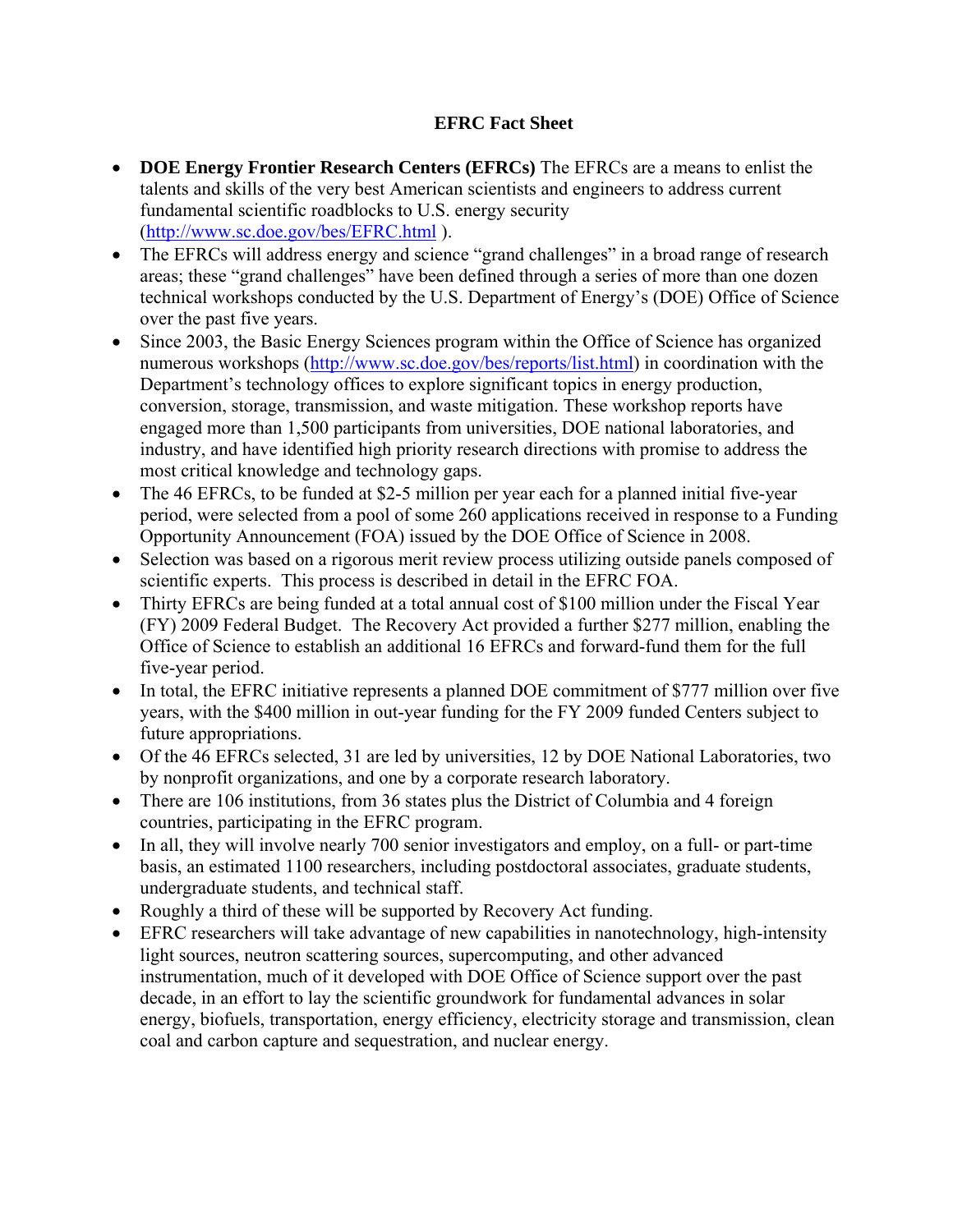## **EFRC Awards by Research Category and Institution**

The 46 EFRC awards span the full range of energy research challenges described in the BES *Basic Research Needs* (BRN) series of workshop reports while also addressing one or more of the science grand challenges described in the BESAC report, *Directing Matter and Energy: Five Challenge for Science and the Imagination* 

(http://www.sc.doe.gov/bes/reports/list.html). Because many of the EFRCs address multiple energy challenges that are linked by common scientific themes, such as interfacial chemistry for solar energy conversion and electrical energy storage or rational design of materials for multiple potential energy applications, it is most appropriate to sort the EFRCs by the following taxonomy, with the appropriate BRN reports listed in parentheses:

**Renewable and Carbon-Neutral Energy** (Solar Energy Utilization, Advanced Nuclear Energy Systems, Biofuels, Geological Sequestration of  $CO<sub>2</sub>$ )

**Energy Efficiency** (Clean and Efficient Combustion, Solid State Lighting, Superconductivity)

**Energy Storage** (Hydrogen Research, Electrical Energy Storage)

**Crosscutting Science** (Catalysis, Materials under Extreme Environments, other)

In addition, the EFRCs span the full range of eligible institutions.



Figure 1. Distribution of EFRC awards by research category.